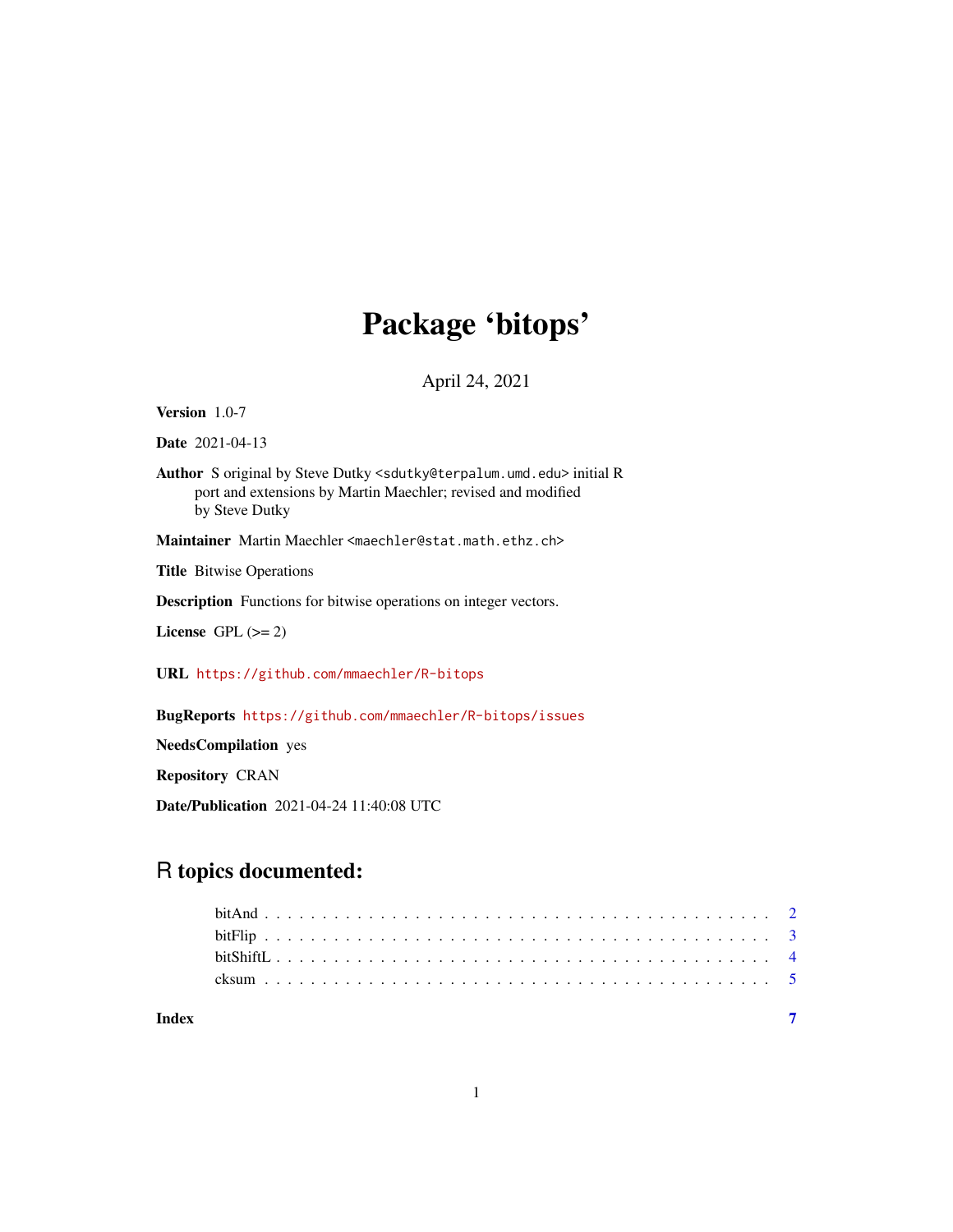<span id="page-1-2"></span><span id="page-1-0"></span>

#### <span id="page-1-1"></span>Description

Bitwise operations, 'and'  $(8)$ , 'or' (1), and 'Xor' ([xor](#page-0-0)).

#### Usage

bitAnd(a, b) a %&% b bitOr (a, b) a %|% b bitXor(a, b) a %^% b

#### Arguments

a,b numeric vectors of compatible length, each treated as 32 bit "strings".

#### Details

The bitwise operations are applied to the arguments cast as 32 bit (unsigned long) integers. NA is returned wherever the magnitude of the arguments is not less than  $2<sup>3</sup>1$ , or, where either of the arguments is not finite.

```
!bitFlip().
```
#### Value

non-negative integer valued numeric vector of maximum length of a or b.

#### Author(s)

Steve Dutky; idea for operators: Dan L Robertson

#### See Also

[bitFlip](#page-2-1), [bitShiftL](#page-3-1); further, [cksum](#page-4-1).

```
bitAnd(15,7) == 7 ; identical(15 %&% 7, bitAnd(15, 7))
bitOr(15,7) == 15 ; identical(15 %|% 7, bitOr (15, 7))
bitXor(15,7) == 8 ; identical(15 %\% 7, bitXor(15,7))
bitOr(-1,0) == 4294967295; identical(-1 %|% 0, bitOr(-1,0))
```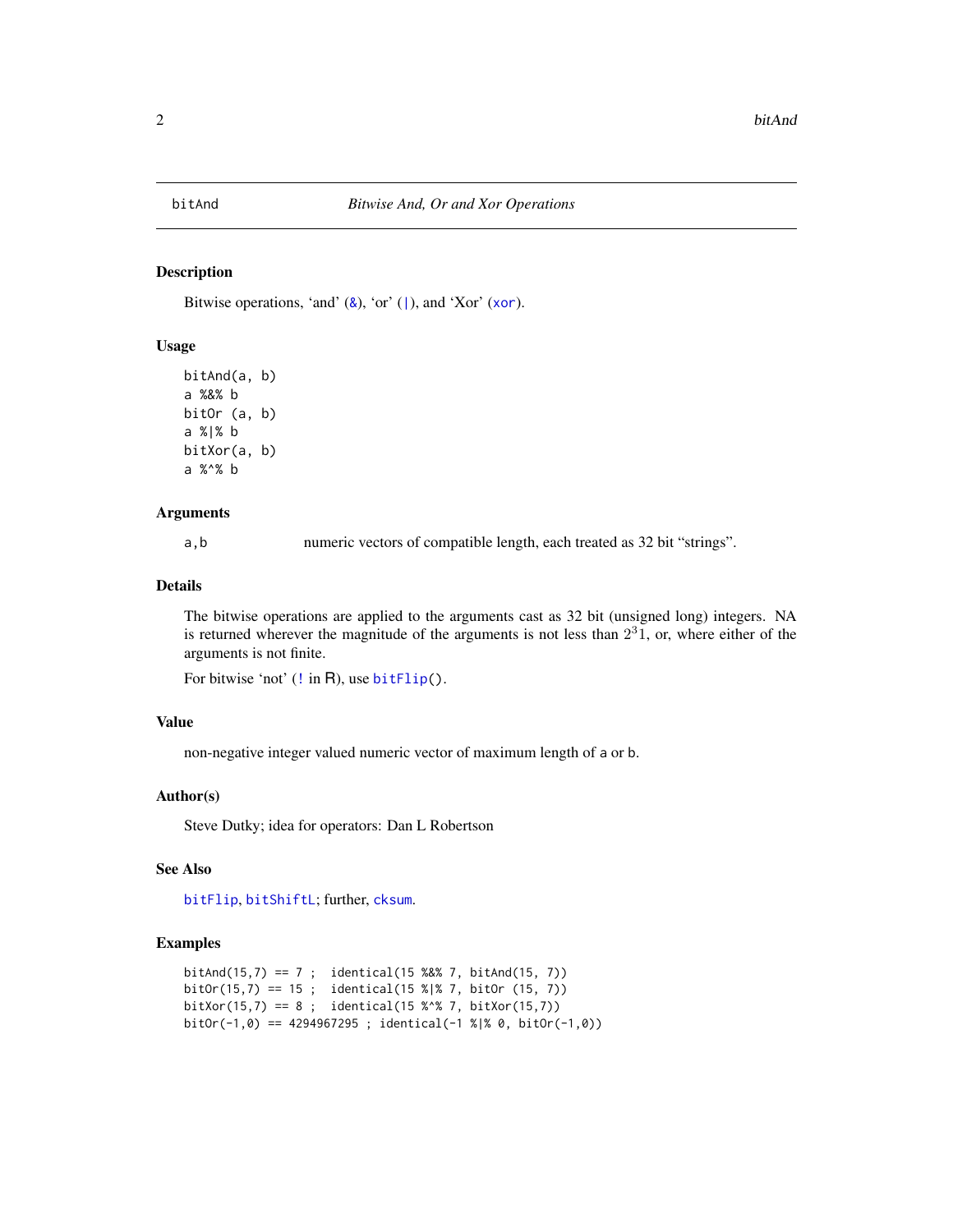<span id="page-2-1"></span><span id="page-2-0"></span>

#### Description

The binary flip ('not', R's [!](#page-0-0)) operator, bitFlip( $a, w$ ), "flips every bit" of a up to the w-th bit.

#### Usage

bitFlip(a, bitWidth = 32)

#### Arguments

| a        | numeric vector.                  |
|----------|----------------------------------|
| bitWidth | scalar integer between 0 and 32. |

#### Value

("binary") numeric vector of the same length as a masked with (2^bitWidth)-1. [NA](#page-0-0) is returned for any value of a that is not finite or whose magnitude is greater or equal to  $2^{32}$ .

#### Note

bitFlip(a, w) is an "involution", i.e. it is its own inverse – *when* a is in  $\{0, 1, ..., 2^{32} - 1\}$ . Notably, negative values a are equivalent to their values in the above range, see also bitUnique() in the 'Examples'.

#### Author(s)

Steve Dutky

#### See Also

[bitShiftL](#page-3-1), [bitXor](#page-1-1), etc.

```
bitFlip(0:5)
##
bitUnique <- function(x) bitFlip(bitFlip(x)) # "identity" when x in 0:(2^332-1)bitUnique( 0:16 ) # identical (well, double precision)
bitUnique(-(1:16)) # 4294967295 ...
stopifnot(
  identical(bitUnique(-(1:16)), 2^32 -(1:16)),
  bitFlip(-1) == 0,
  bitFlip(0) == 2^32 - 1,
  bitFlip(0, bitWidth=8) == 255
\mathcal{L}
```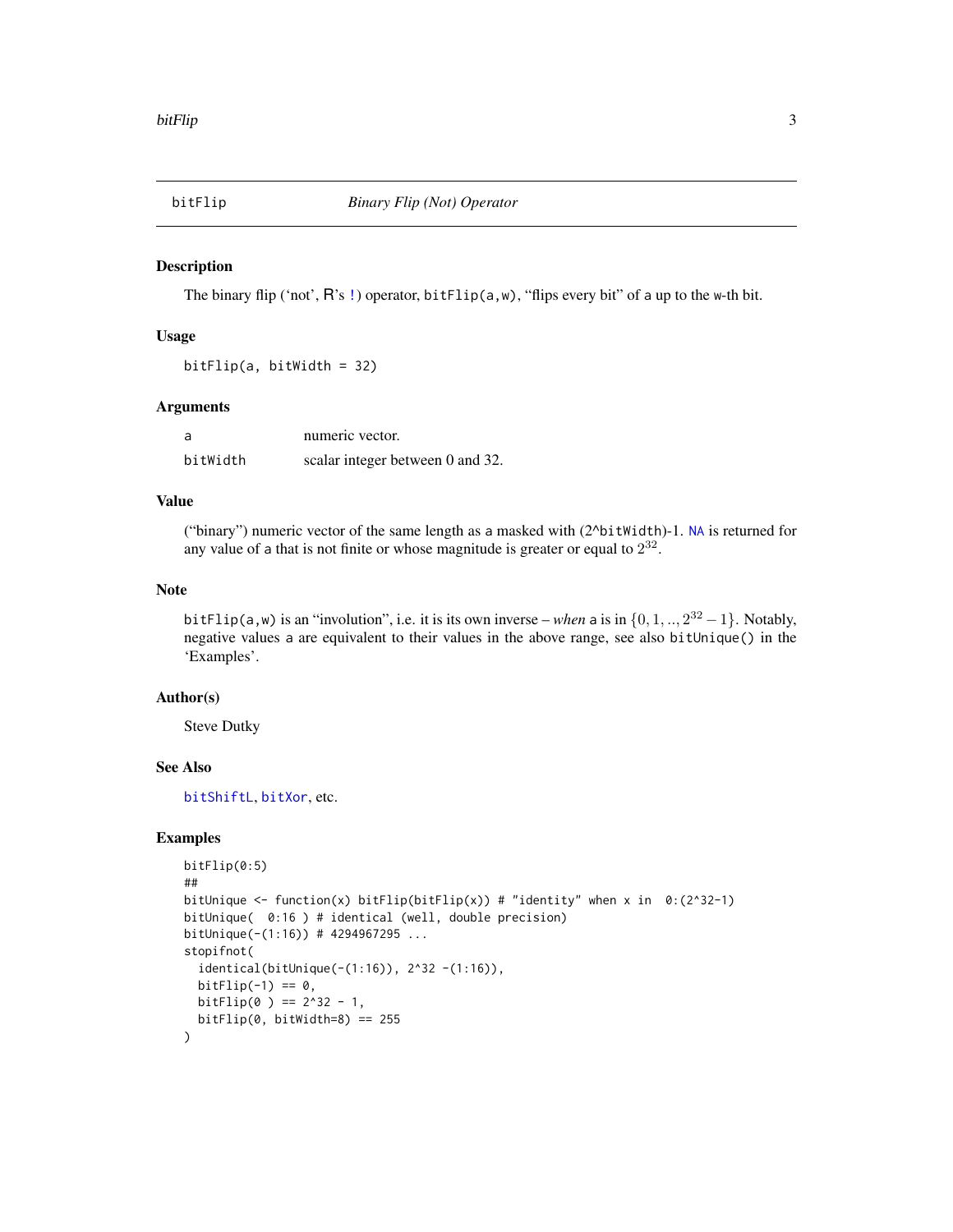#### Description

These functions shift integers bitwise to the left or to the right, returning *unsigned int*egers, i.e., values in  $0, 1, \ldots, 2^{32} - 1$ .

#### Usage

```
bitShiftL(a, b)
a %<<% b
bitShiftR(a, b)
a %>>% b
```
#### Arguments

| a | numeric vector (integer valued), to be shifted.                                                     |
|---|-----------------------------------------------------------------------------------------------------|
| b | integer (valued) vector. Internally, only b $\%$ 32 is used, e.g. b = 32 is equivalent              |
|   | to b = 0, i.e., <i>no</i> shift. This corresponds to <i>cyclic</i> rotation (to the left or right). |

#### Value

non-negative integer valued numeric vector of maximum length of a or b containing the value of a shifted to the left or right by b bits. NA is returned wherever the value of a or b is not finite, or, wherever the magnitude of a is greater than or equal to  $2^{32}$ .

#### See Also

[bitFlip](#page-2-1), [bitXor](#page-1-1), etc.

```
bitShiftL(0:4, 1) # 0 2 4 6 8
bitShiftL(0:3, 2) # 0 4 8 12
stopifnot(exprs = {
     identical(bitShiftL(0:4, 1), 0:4 %<<% 1)
     identical(bitShiftR(0:3, 2), 0:3 %>>% 2)
})
bitShiftR(0:7, 1) # 0 0 1 1 2 2 3 3 <==> N %/% 2
bitShiftR(0:7, 2) # 0 0 0 0 1 1 1 1 <==> N %/% 4
## all outputs are "unsigned integer" :
 stopifnot( bitShiftL(-1, \theta) == 2^32 - 1
           bitsShiftL(-7, 0) == 4294967289,
           bitShiftL(-7, 0) == bitShift(-7, 0)
```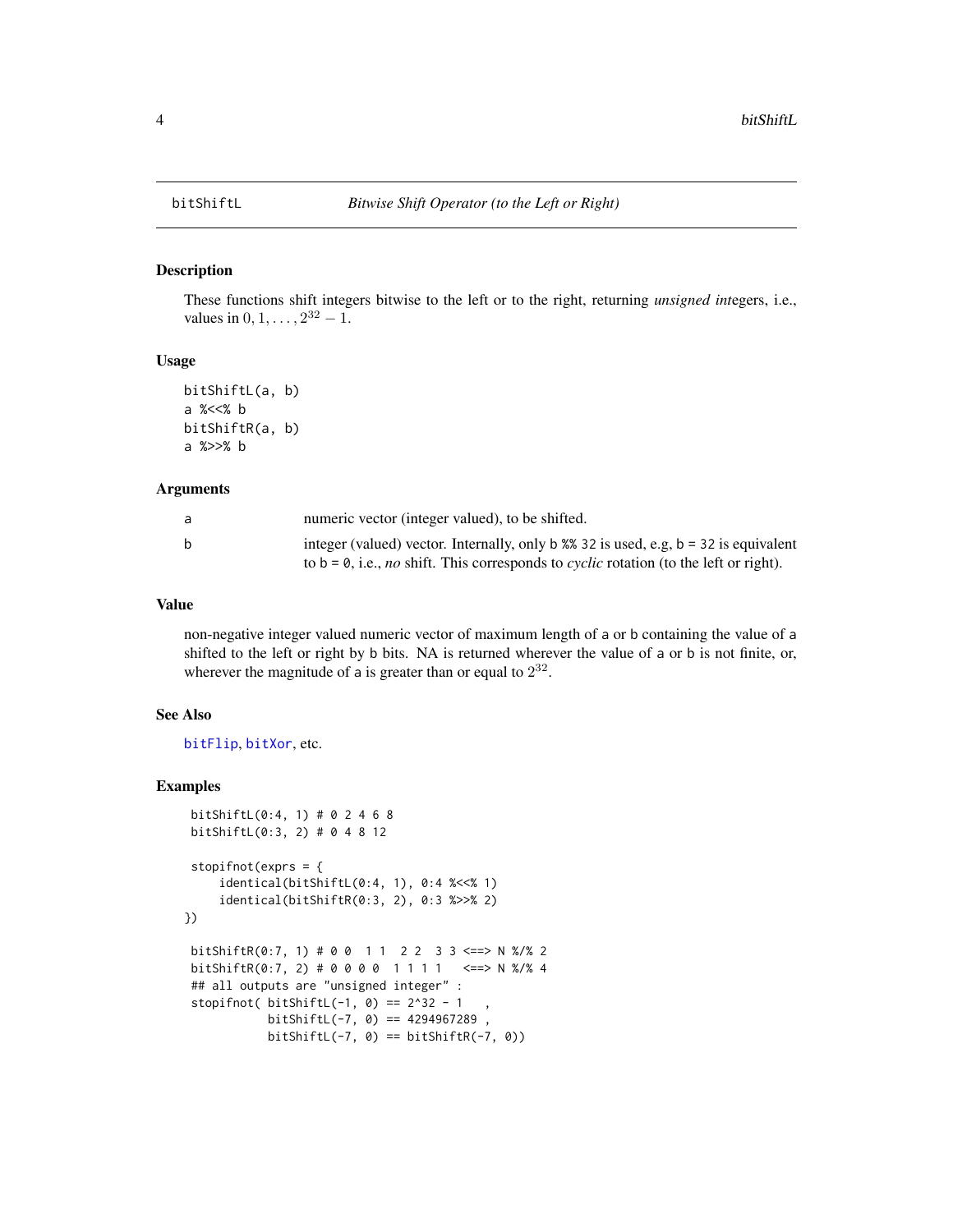#### <span id="page-4-0"></span>cksum 5

```
bitShift(-1,1) == 2147483647bitShiftL(2147483647,1) == 4294967294 # \leftarrow > * 2
bitShiftL(-1, 1) == 4294967294bitShiftL(47, 32) # is 47
## 5 Christmas trees ( bitShiftL *rotates* to the left)
t(outer(1:5, 0:40, bitShiftL))
N <- as.numeric( rpois(1000, 100) )
stopifnot(identical(bitShiftL(N,0), N),
         identical(bitShiftL(N,1), 2*N),
          identical(bitShiftL(N,2), 4*N),
         ## right shift:
         identical(bitShiftR(N,2), N %/% 4),
          identical(bitShiftR(N,4), N %/% 16))
```
<span id="page-4-1"></span>

#### cksum *Compute Check Sum*

#### Description

Return a cyclic redundancy checksum for each element in the argument.

#### Usage

cksum(a)

#### Arguments

a coerced to character vector

#### Details

[NA](#page-0-0)'s appearing in the argument are returned as NA's.

The default calculation is identical to that given in pseudo-code in the ACM article (in the References).

#### Value

numeric vector of the same length as a.

#### Author(s)

Steve Dutky <sdutky@terpalum.umd.edu>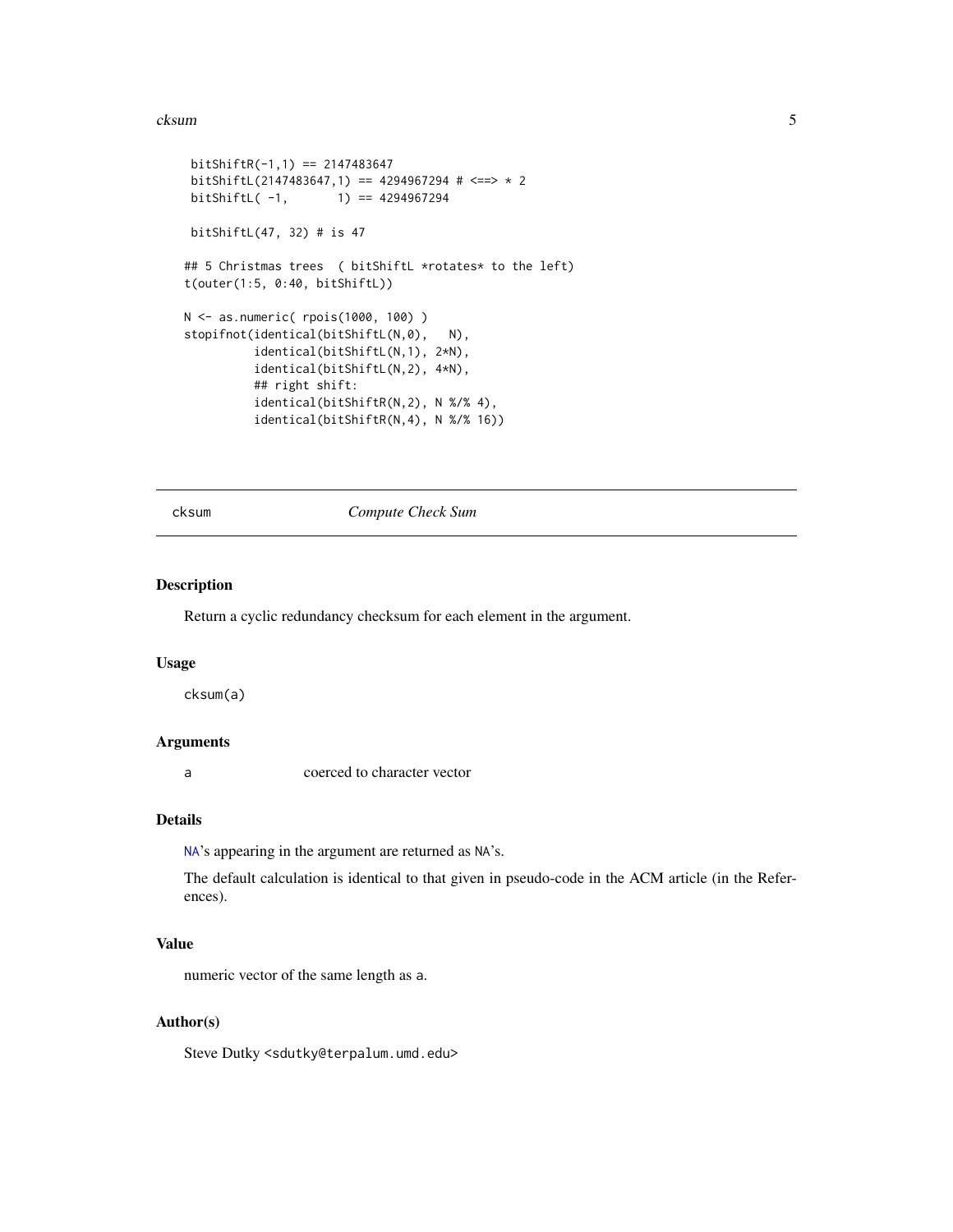#### <span id="page-5-0"></span>References

Fashioned from cksum(1) UNIX command line utility, i.e., man cksum.

Dilip V. Sarwate (1988) Computation of Cyclic Redundancy Checks Via Table Lookup, *Communications of the ACM* 31, 8, 1008–1013.

### See Also

[bitShiftL](#page-3-1), [bitAnd](#page-1-2), etc.

```
b <- "I would rather have a bottle in front of me than frontal lobotomy\n"
stopifnot(cksum(b) == 1342168430)
(bv \leftarrow \text{strsplit}(b, "")[[1]])
cksum(bv) # now a vector of length 13
```